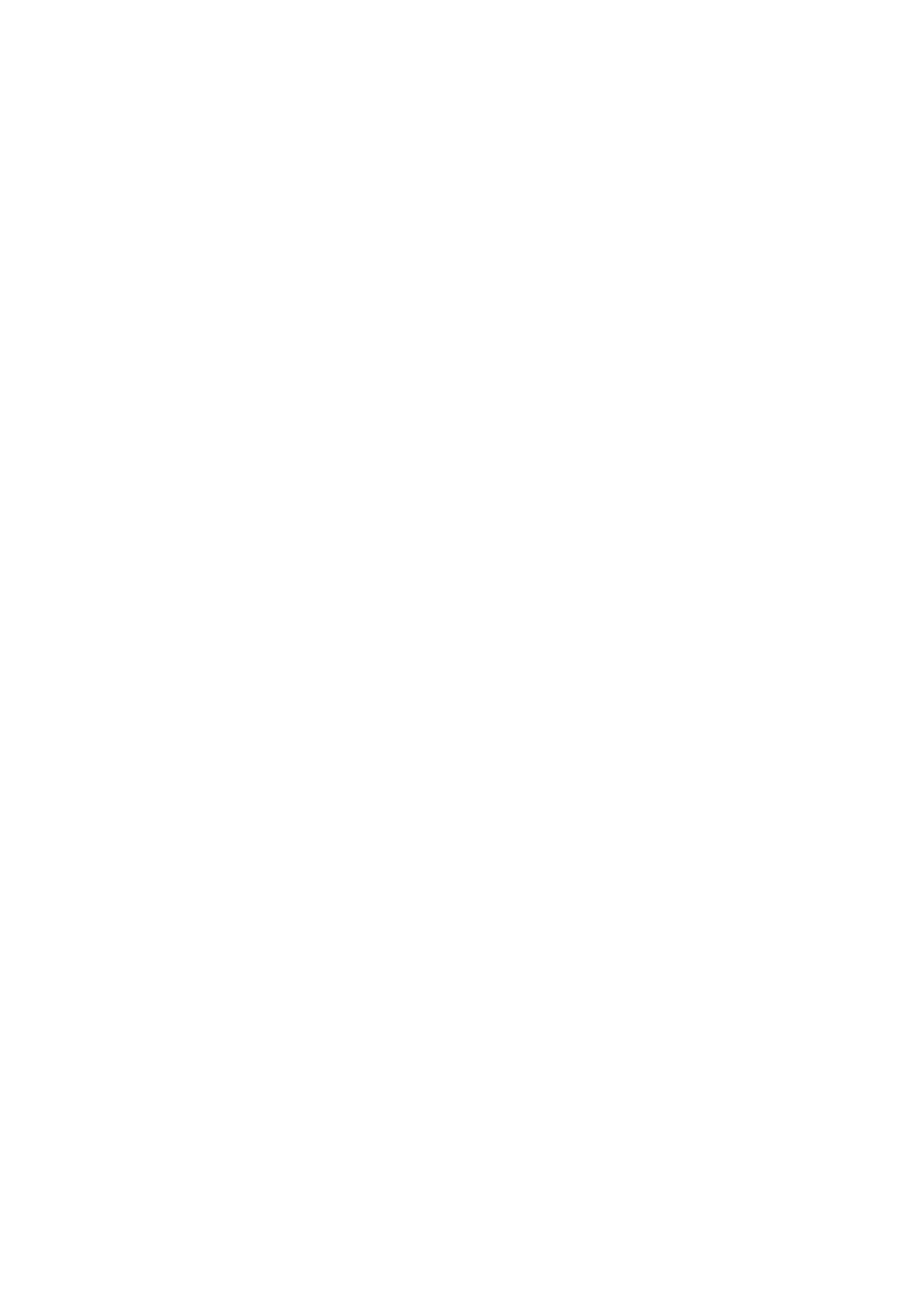# **Introduction**

## **The Public Interest Advocacy Centre**

The Public Interest Advocacy Centre (PIAC) is an independent, non-profit law and policy organisation that works for a fair, just and democratic society, empowering citizens, consumers and communities by taking strategic action on public interest issues.

PIAC identifies public interest issues and, where possible and appropriate, works co-operatively with other organisations to advocate for individuals and groups affected. PIAC seeks to:

- expose and redress uniust or unsafe practices, deficient laws or policies;
- promote accountable, transparent and responsive government;
- encourage, influence and inform public debate on issues affecting legal and democratic rights:
- promote the development of law that reflects the public interest;
- develop and assist community organisations with a public interest focus to pursue the interests of the communities they represent;
- develop models to respond to unmet legal need; and
- maintain an effective and sustainable organisation.

Established in July 1982 as an initiative of the (then) Law Foundation of New South Wales, with support from the NSW Legal Aid Commission, PIAC was the first, and remains the only broadly based public interest legal centre in Australia. Financial support for PIAC comes primarily from the NSW Public Purpose Fund and the Commonwealth and State Community Legal Services Program. PIAC also receives funding from the Trade and Investment, Regional Infrastructure and Services NSW for its work on energy and water, and from Allens for its Indigenous Justice Program. PIAC also generates income from project and case grants, seminars, consultancy fees, donations and recovery of costs in legal actions.

## **Energy + Water Consumers' Advocacy Program**

This program was established at PIAC as the Utilities Consumers' Advocacy Program in 1998 with NSW Government funding. The aim of the program is to develop policy and advocate in the interests of low-income and other residential consumers in the NSW energy and water markets. PIAC receives policy input to the program from a community-based reference group whose members include:

- Council of Social Service of NSW (NCOSS);
- Combined Pensioners and Superannuants Association of NSW;
- Park and Village Service;
- Ethnic Communities Council NSW;
- Rural and remote consumers;
- Retirement Villages Residents Association;
- Physical Disability Council NSW; and
- Affiliated Residential Park Residents Association.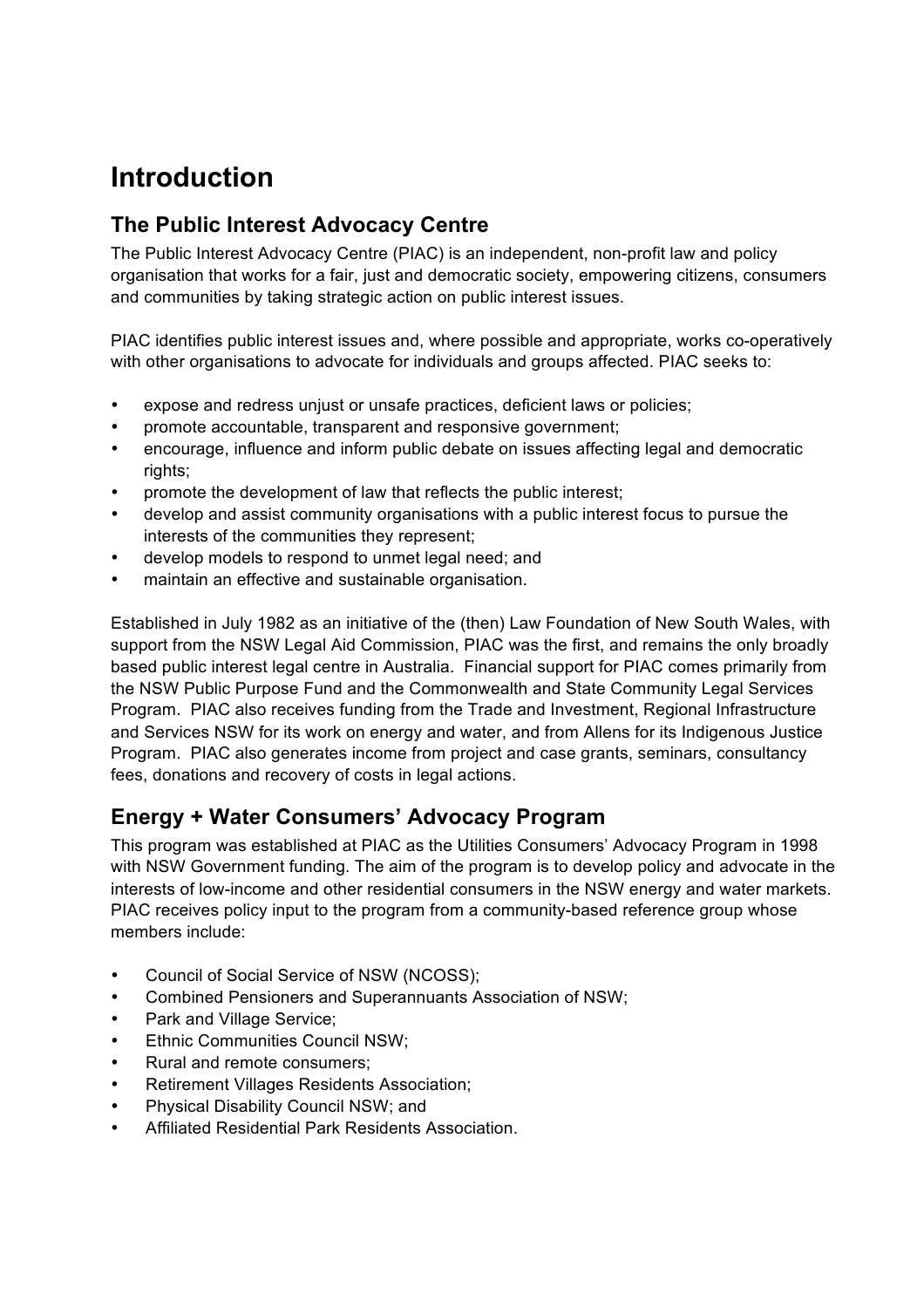# **1. Overview**

The Public Interest Advocacy Centre (PIAC) welcomes the opportunity to respond to the *Expenditure Forecast Assessment Guidelines Issues Paper<sup>1</sup>* (Issues Paper) published by the Australian Energy Regulator (AER) as part of its Better Regulation project.

PIAC is hopeful that the Expenditure Forecast Assessment (EFA) Guidelines will, together with the Rate of Return Guidelines and the Expenditure Incentive Guidelines, form a package of regulatory Guidelines that will drive much needed reform of the regulated network revenue assessments in the National Energy Market (NEM).

PIAC's response to the EFA Guidelines below includes:

- general comments about the Guideline process and its ongoing status, as these remain matters of considerable concern;
- high-level comments on the EFA Guideline; and
- response to specific questions raised in the main body of the Issues Paper.

The more detailed questions on benchmarking raised in the Appendices to the Issues Paper may be pursued more directly with the AER.

## **1.1 Consumer engagement in the process**

PIAC is encouraged by the consultative approach taken by the AER to the development of the Guidelines, and more generally, to the network revenue determination processes.

A well managed consultation program that effectively engages all stakeholders will go a long way to addressing some of the criticisms of the previous regime; namely that it lacked transparency and rigour and was not sufficiently focussed on the overarching objective to meet the long term interests of consumers as captured in the National Electricity Objective (NEO).

PIAC acknowledges the consultation program already undertaken by the AER and is committed to working constructively with the AER and other stakeholders so that the Better Regulation process, including the EFA Guidelines, delivers on this objective.

However, as previously indicated in PIAC's response to the Rate of Return Issues Paper.<sup>2</sup> PIAC remains most concerned with the limited resources available to consumer advocacy groups to respond fully to the Better Regulation project.

This concern has only heightened during the first few months of 2013 when the extent and complexity of the issues and associated consultation processes has become more apparent. However, without the full engagement of consumers in all aspects of the process, the impetus for implementing genuine reform that is accepted by all stakeholders will be placed at risk.

Additionally, PIAC considers these risks could be further exacerbated by the current imbalance of resources between consumers and industry, just at a time when the priority is on restoration of the balance between investors' and consumers' interests through a focus on the long-term interests of consumers.<sup>3</sup>

<sup>&</sup>lt;sup>1</sup> AER, *Expenditure Forecast Assessment Guidelines – Issues Paper,* 2012.<br><sup>2</sup> Public Interest Advocacy Centre, *Better returns for consumers*, 2013.<br><sup>3</sup> See for instance the letter from Andrew Reeves. Chairman of the AE which states: "We are beginning a program of work to deliver an improved regulatory framework focused on the long term interests of electricity consumers."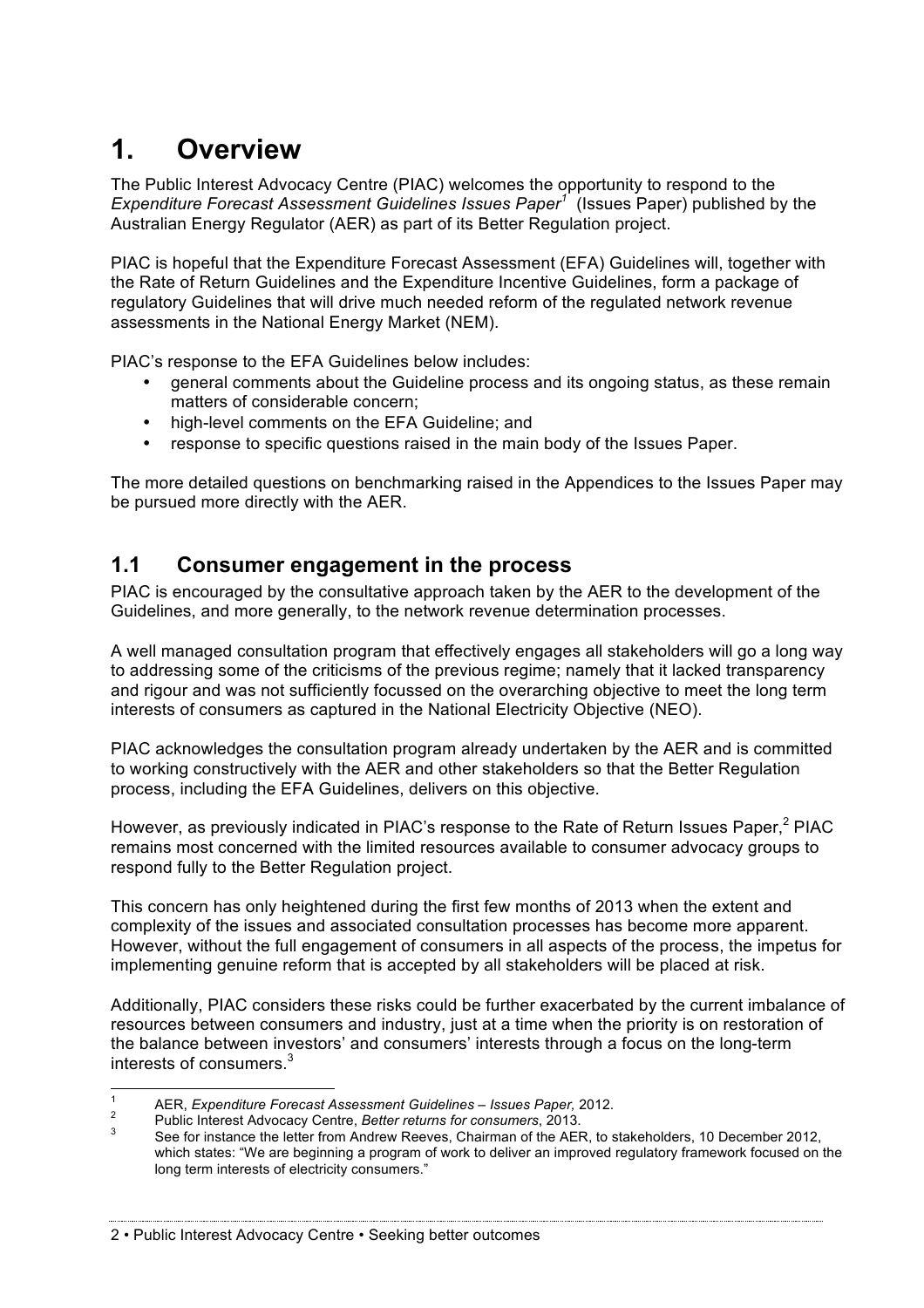PIAC acknowledges the AER cannot overcome the resource and information asymmetries that exist between consumers and industry on its own. It is a well-documented dynamic and PIAC commends the AER on its willingness to work with a range of stakeholders to improve opportunities for meaningful consumer engagement to date.

Nevertheless, it is essential that there is no real or perceived risk of industry capture of the reform process arising from these asymmetries in resources.

PIAC, therefore, submits that the AER could assist in overcoming some of the existing imbalances by commissioning independent experts to provide advice, plain language background papers and examples of best practice in other jurisdictions to inform key aspects of the Better Regulation Program.

This would assist consumers greatly in providing constructive and meaningful comment on integral facets of the program. It would also greatly reduce the risk of industry capture of this important process of reform.

## *Recommendation 1*

*PIAC recommends that the AER commission a number of background papers and examples of best practice to inform debate about expenditure forecast assessment.*

## **1.2 Non-mandatory nature of the guidelines**

A further concern arises from the fact that the new Rules specifically state that the Guidelines are not mandatory on either the AER or the network proposer.<sup>4</sup> PIAC notes, for instance, that this has been highlighted by some of the representatives of the network service providers (NSP) in the very early stages of the consultation processes.

It would be of great concern to other stakeholders if raising the non-mandatory status of the Guidelines at this early stage in the process was a reflection of some lack of commitment to the Guidelines by the NSPs.

Certainly, PIAC would hope that the detailed consultation processes being undertaken by the AER throughout 2013 means that NSPs' proposals (and the AER's evaluation of them) will be set out within the Guidelines. This would be a far preferable outcome than one where NSP's introduce new models etc., outside the Guidelines and with considerably less consultation than is now occurring.

Moreover, there should be little need to introduce new approaches/models etc. (beyond those set out in the Guidelines.) going forward – particularly when the Guidelines themselves are likely to provide a number of 'acceptable' approaches that could be applied by the network or the AER.

*If network proposals do vary* from the Guideline framework, then consumers will require networks to provide detailed explanations of why and of how this 'new' approach better satisfies the NEO (or NGO).

Importantly, consumers will also require that an equivalent opportunity be provided by the networks (including resources) for consumers to be engaged in consultations on the alternative

Public Interest Advocacy Centre • Seeking better outcomes • 3

 <sup>4</sup> NER cl 6.2.8 (c) & 6A.2.3 (c).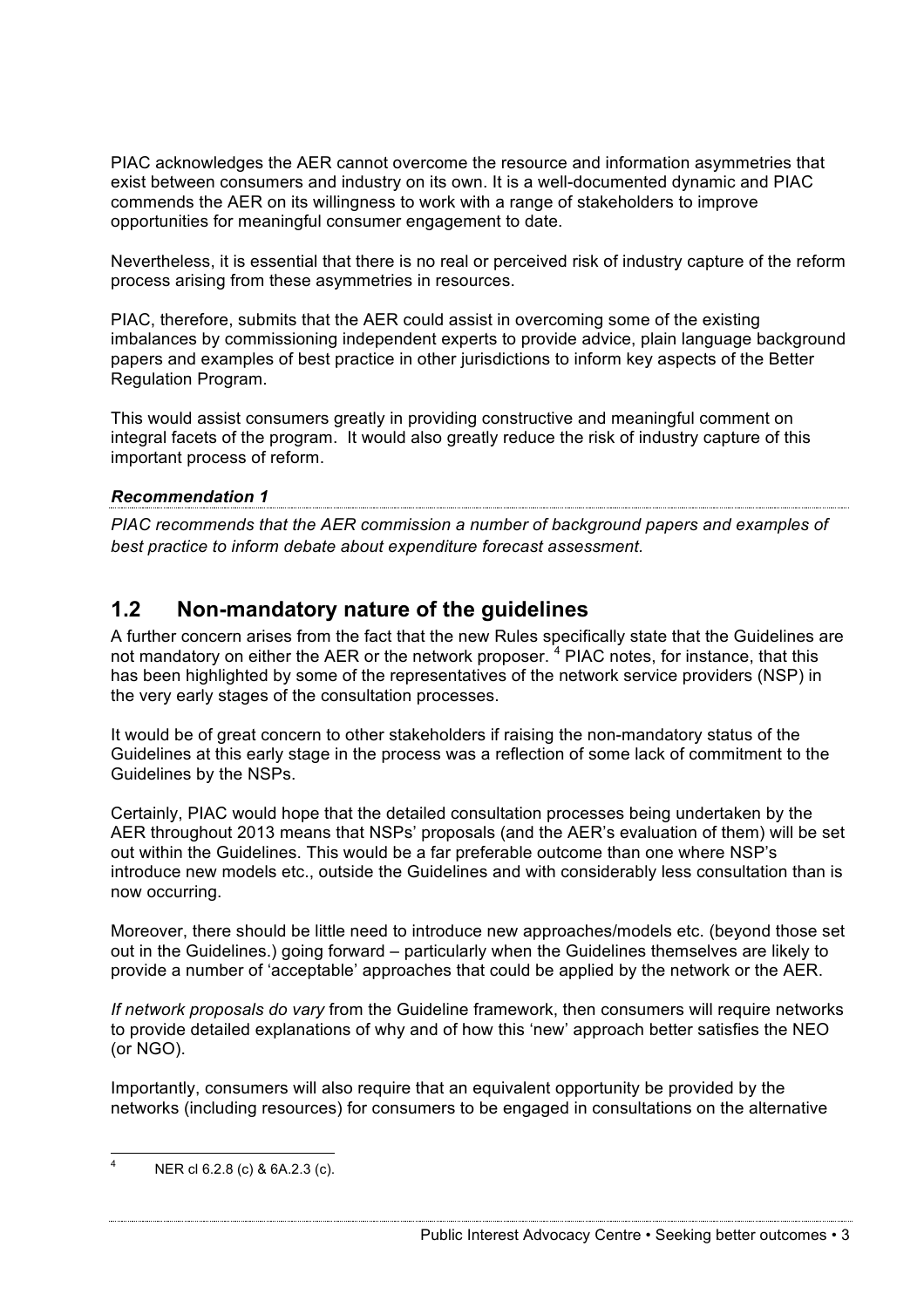proposals – PIAC would expect no lesser degree of consultation than in the current Guideline consultation approach.

Given that the Guidelines are non-mandatory, PIAC submits that the AER develop a framework or checklist that must be used prior to accepting methodologies that diverge from the Guideline.

This checklist would include a requirement that alternative methodologies have been developed following meaningful consultation with consumers, comply with the principles agreed by all stakeholders and are demonstrably delivering on the long-term interests of consumers.

*Recommendation 2 PIAC recommends that the AER develop a framework or checklist that must be used prior to accepting methodologies that diverge from the Guideline.*

#### **1.3 Other Risks in the Process**

PIAC has also previously highlighted a number of risks in the Better Regulation process that are worth emphasising again as part of the EFA Guideline development.

#### **1.3.1 Seeing the woods, rather than the trees**

First, as in the Rate of Return Guideline, there is a risk that in the process of Guideline development the AER and other stakeholders become too focussed on the detail.

The AER recognises this risk indirectly in their statement of principles in the Issues Paper. However, it is a matter that needs constant attention, particularly when examining issues such as benchmarking where the overall objective can be lost in the detail of measurement, data collection and modelling.

PIAC stresses that the purpose of expenditure assessment is ensuring that, overall, the network services are delivered efficiently and in the long-term interests of consumers.

Therefore, the greater focus should be on the overall effectiveness of the regime in driving *aggregate efficiency.* Efficient performance in individual areas of NSPs' services are only important to the extent they are key drivers of the aggregate efficiency in service delivery. This is discussed further in section 2.5.

#### **1.3.2 The exercise of regulatory discretion**

The new Rules require the AER to consider a variety of tools in their assessment of the rate of return, and in forecasting expenditure. It is suggested, therefore, that the Rules require the regulator to set out a variety of acceptable approaches (following review) within the Guidelines.

The corollary of this flexibility, however, is that for any particular determination the regulator will need to exercise their discretion more broadly than in the past either in the selection of a particular approach or in combining (weighting) a number of different approaches.

The difficulty PIAC foresees is that the regulator may be exposed to more challenges in their decision making than previously existed when the NER were more specific about the approach to be taken by the regulator and the NSP proposer. Greater judicial intervention would be a perverse outcome from the reform process.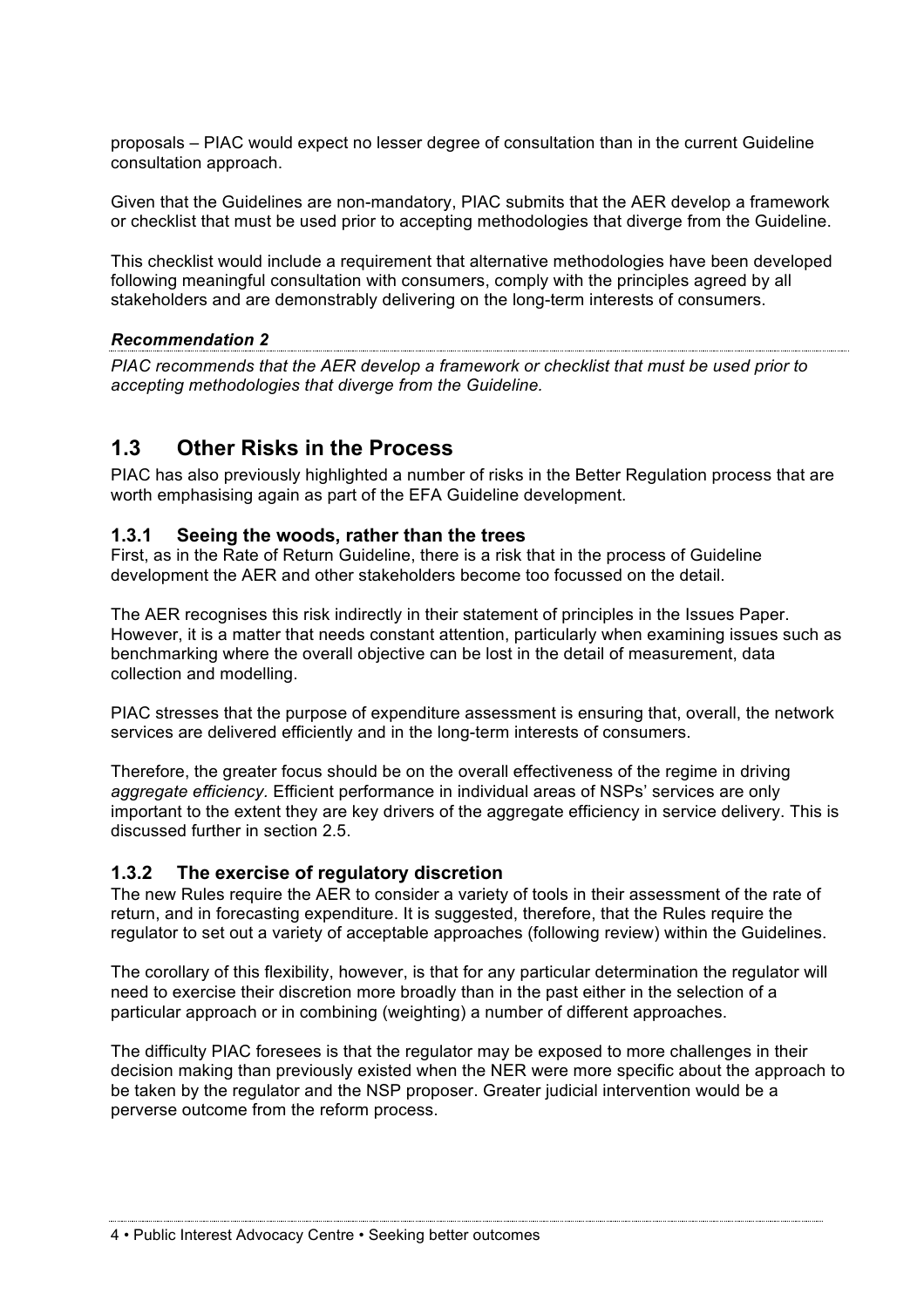At a minimum therefore, it is essential that the process for selecting the 'menu' of approaches from the Guidelines, whether it relates to rate of return assessments or expenditure assessment and benchmarking, is both transparent and thorough and minimises scope for subsequent judicial challenge through the Australian Competition Tribunal.

Having been through the Guideline process, however, it would again be hoped that all stakeholders feel confidence in the AER exercising its regulatory discretion to act in accordance with the NEO in making any particular determination.

In addition, the Better Regulation program must be accompanied by a parallel reform of the Australian Competition Tribunal (the Tribunal) along the lines set out in the 2012 review of the Limited Merits Review regime sponsored by the Standing Council of Energy and Resources  $(SCER).$ <sup>5</sup>

## *Recommendation 3*

*PIAC recommends that, given the greater role for regulatory discretion, the AER ensure that the Guideline development process minimises the potential for judicial challenge.*

#### *Recommendation 4*

*PIAC recommends that SCER reform the operation of the Tribunal in line with the recommendations in the Limited Merits Review regime.* 

## **1.4 Expenditure Forecast Assessment Guideline**

PIAC supports the expenditure forecast assessment program, particularly given the difficulties the AER has had to date in determining efficient and effective operating expenditure (opex) and capital expenditure (capex) proposals by the networks.

In particular, the AER appears to have felt very constrained in its use of benchmarking tools for assessing network expenditure and has had even more limited capacity to critically scrutinize forecasts for expenditure over the 5 year period. The new Rules should have removed any ambiguity over the AER's rights and obligations to use benchmarking as part of its regulatory tool-kit.

Moreover, the AER (as noted in the Issues Paper) has placed heavy reliance on 'revealed costs' for assessing baseline costs and associated 'step and trend' forecast of costs.<sup>6</sup>

The presumption has been that the regulatory incentive mechanisms would drive a business towards an efficient expenditure frontier.

However, there appears to be no evidence that networks have become more efficient in delivering their regulated services or that they are subject to the same pressures to improve productivity as a competitive market would drive - or as many of the customers they service are subject to.

In PIAC's view therefore, there are a number of reasons for not accepting this presumption, including:

<sup>&</sup>lt;sup>5</sup> Yarrow, G., Tamblyn, J. & Egan, M., *Review of the Limited Merits Review regime,* 2012.<br><sup>6</sup> 'Revealed costs' refers to the actual costs incurred by the NSP in the final years of the previous determination.

<sup>&#</sup>x27;Step and trend' refers to the transition from one regulatory period to another, where there is an initial step change, followed by a smooth trend in the expenditure forecast.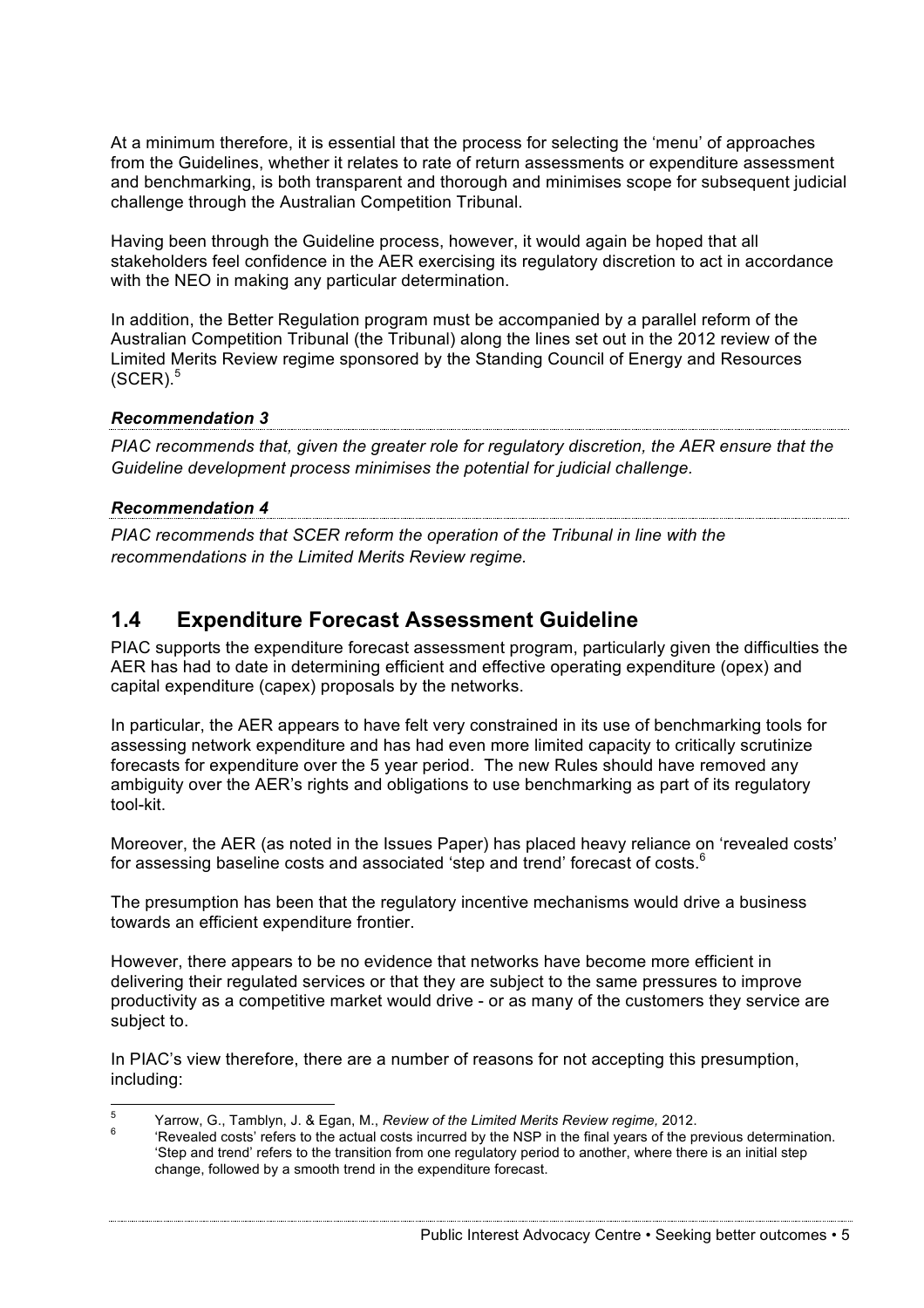- there has been no efficiency mechanism applied to capex expenditure, with the additional effect that this could distort efficient network expenditure allocations between capex and opex;
- the expenditure efficiency mechanism for opex is relatively weak in terms of its coverage, consistency and the overall impact on network revenue; and
- there are complex relationships between the expenditure incentive regimes and the incentives on the networks to forecast future requirements as accurately as possible – these have not been well documented and potentially also distort the value of using 'revealed costs'.<sup>7</sup>

Despite recognition of the limitations of revealed costs, PIAC considers that this approach will continue to have a place in both capex and opex reviews, particularly while more objective alternatives, such as benchmarking, are being developed.

Development of benchmarking will necessarily occur over a number of determination rounds as data quality and modelling techniques improve over time.

It is essential, however, that the benchmarking process begins now, that it is guided by the long term interests of consumers and the other high level regulatory principles set out National Electricity Law (NEL) and the NER and that all stakeholders recognise and accept that this will be an evolutionary process.

PIAC largely agrees with the AER's approach in which the development of the disaggregated benchmarking (through the category analysis stream) occurs in parallel to the development of aggregate efficiency benchmarking techniques (through the economic benchmarking stream).

This is a practical step forward in the process, enabling early and actionable benchmarking through category analysis. Ultimately, however, the development of high level economic benchmarking may prove to be the more fundamental driver in achieving the NEO and ensuring:

- a 'whole of life perspective'<sup>8</sup> is adopted to assessment of network efficiency;
- network services reflect what consumers want;
- there is an efficient allocation between capital and operating expenditure; and
- Network services are provided at a cost and quality that reasonably replicates those delivered in a sustainable competitive market.

#### *Recommendation 5*

*PIAC recommends that the AER proceed with the implementation of benchmarking at both the aggregate and disaggregate levels in the next round of determinations, albeit modifying its initial application in revenue assessment to reflect any genuine limitations in the data and models.*

 $7$  For example, a network may be incentivised to over-forecast its actual expenditure requirements if the incentive mechanism rewards companies that under-spend the allowed amount. This will be exacerbated in the absence of the regulator implementing effective benchmarking of the base year, and robust forecasting models.<br>AER, above n 1, 18-19.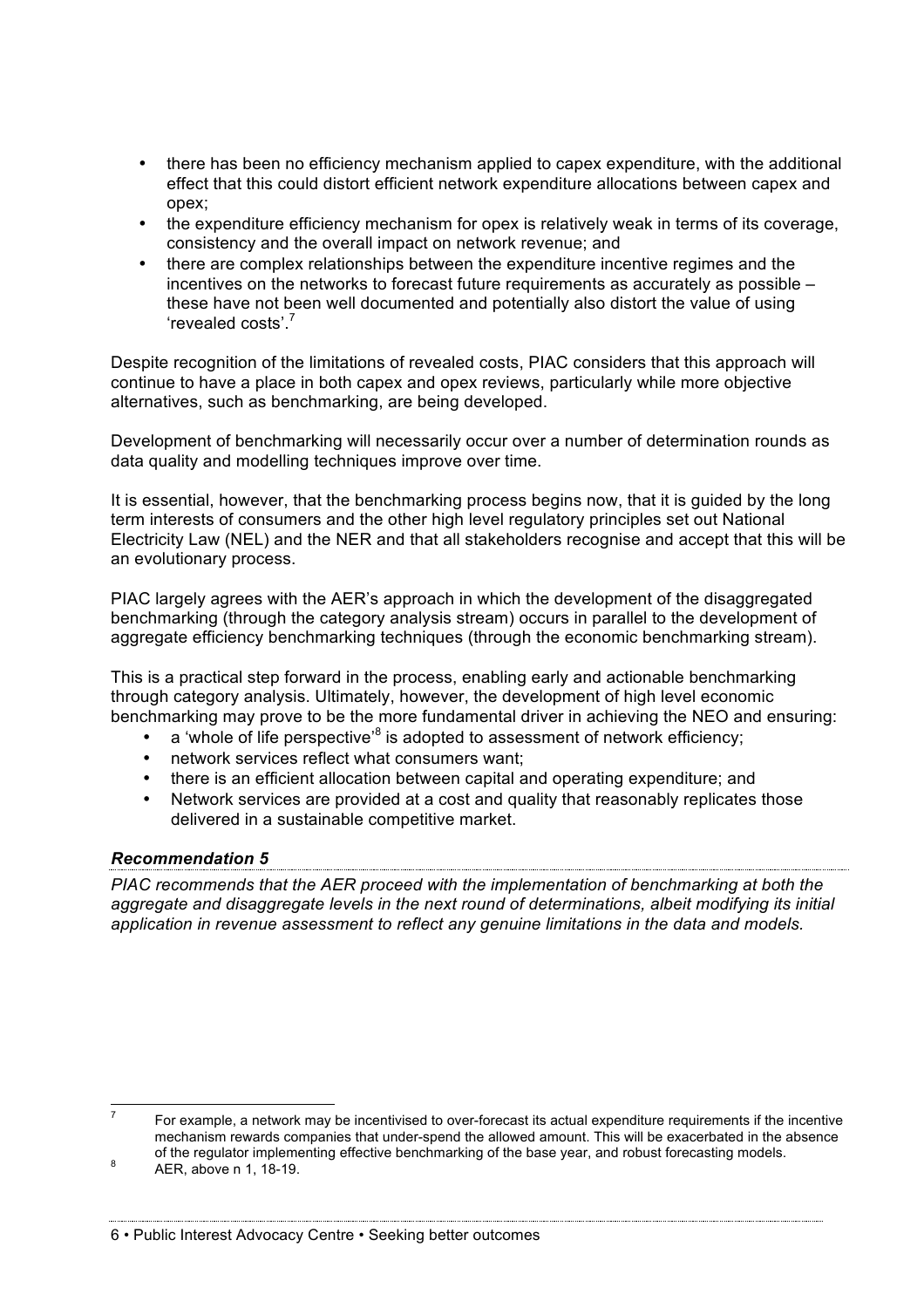# **2. Response to questions**

#### **2.1 Implementation of the new assessment framework**

*Q1: Should we anticipate the application of some assessment techniques to gas service providers as part of this consultation?*

*Q2: Do stakeholders have any preliminary comments on the development of guidelines that will be different for transmission and distribution businesses?*

*Q3: How should linkages between expenditure assessment, information collection and storage, cost allocation and incentive arrangements be dealt with in the development of our overall assessment framework?* 

PIAC understands that the gas service providers will have many different cost drivers and outputs at the disaggregated category level of analysis.

In PIAC's view it is important that the AER focus their current attention primarily on the electricity distribution networks and secondarily on the electricity transmission networks. It is the changes to electricity distribution network revenues that have been the main cause of accelerated energy cost increases for most consumers.

However, the need to develop benchmarks for gas service providers still remains and, when undertaken, the current electricity benchmarking process should inform this development.

In particular, the debates arising in the current process with respect to how and where various benchmarking techniques can be used and the higher level modelling required for economic benchmarking are both relevant to the assessment of expenditures for gas service providers.

PIAC is also encouraged to see that the AER supports the recommendations made by the Productivity Commission to establish a data base to facilitate public access to input data for benchmarking techniques to enable stakeholders to undertake their own analysis.

This is an important step towards ensuring ongoing transparency in the process and to holding network service providers more accountable for their investment decisions and general operating expenditure.

Having said that, however, the issues about what data could be legitimately considered 'commercially confidential' become even more critical given public access to input data. The potential for a public access data base should therefore inform the development of the Guidelines on confidentiality (et al), while on the other hand, should not become a reason for not proactively addressing the current issues around the excessive redacting of data in the determination process. A careful balancing of interests by the AER will be required.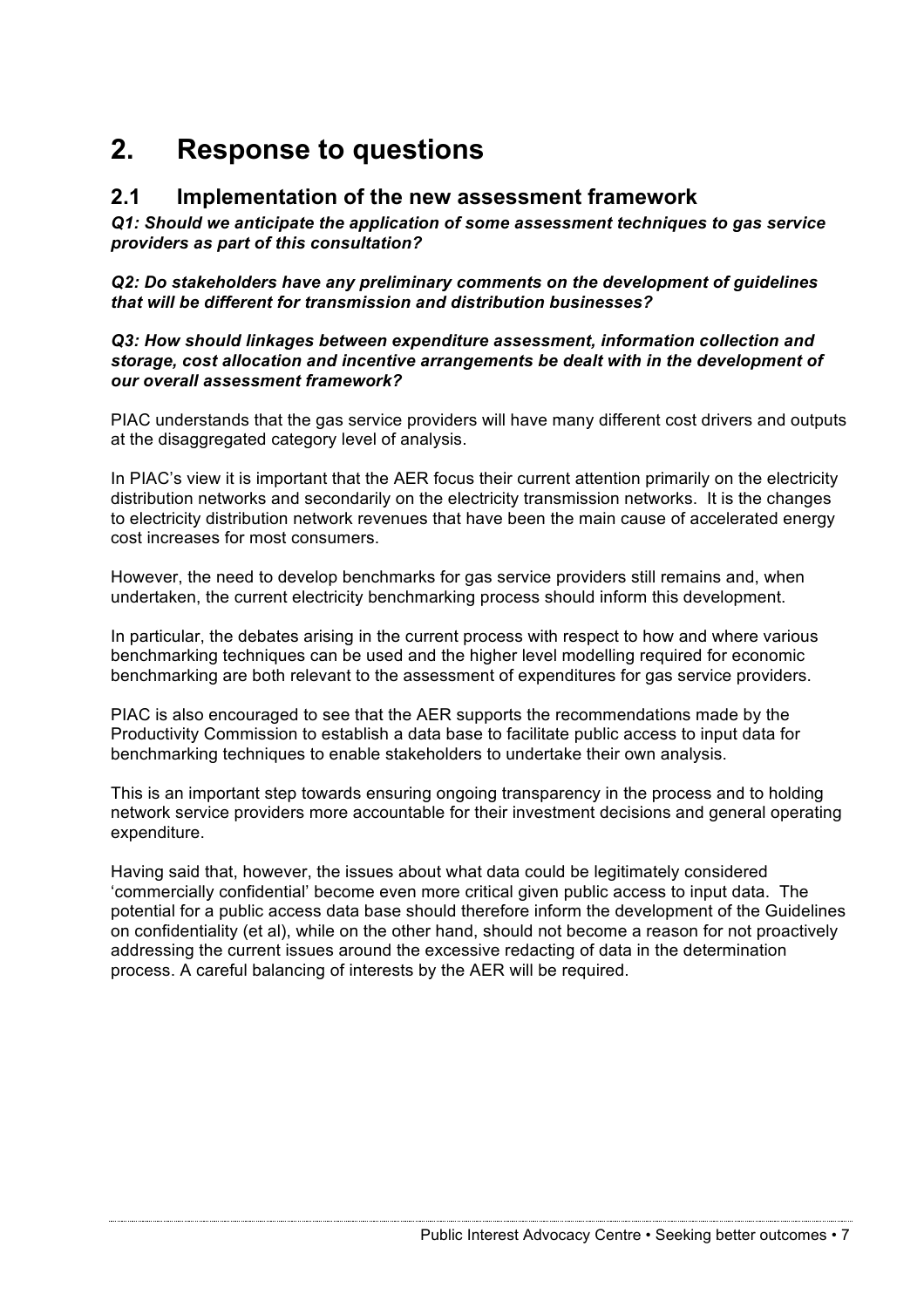## **2.2 Objectives for expenditure forecast assessment**

*Q4: Have we appropriately characterised the role of benchmarking in expenditure assessments, and set an appropriate objective in expanding and formalising our approach in consultation with stakeholders?*

#### *Q5: Do stakeholders have views on the use of revealed costs and the reliance on incentive mechanisms and how this should change with the increased reliance on benchmarking to assess expenditure allowances?*

As stated by the AER, the current framework under Chapters 6 and 6A of the NER promote the implementation of an incentive framework that (simplistically) rewards NSP's for outperforming the expenditure allowances set by the regulator.

While PIAC supports this approach in principle, its effectiveness in promoting achievement of the NEO by meeting the long-term interests of consumers rests very strongly on the reasonableness of the forecasts of future capital and operating expenditures – as provided by the NSP or by the AER.

For example, if the final approved forecasts are in fact above the reasonable expenditure requirements, then NSP's are rewarded under the incentive mechanisms while they may not, in fact, be improving their performance.

PIAC understands that, to date, the AER has relied heavily on the 'revealed cost' approach (or its variation, the 'step and trend' approach) on the assumption that the incentive mechanism would itself have provided a driver to reduce historical costs.

However, given the outcomes over the past round of regulatory determinations in a number of jurisdictions, PIAC firmly believes that the revealed cost approach is not sufficient to illuminate efficient costs for either the base year or the forecast years.

Specifically, PIAC does not consider that the previous determinations had sufficient rigour in assessment of operating and capital costs, nor the incentive mechanisms have sufficient range or strength,  $9$  for the regulator to assume that the last years of the current determinations provide a starting point for the determinations from 2014 on.

In addition, the incentive mechanism itself provides an incentive for NSPs to over-forecast their expenditure requirements in their revenue proposals leaving the onus on the regulator to establish the unreasonableness of the forecasts, and in the alternate, the reasonableness of the regulator's forecasts.

Moreover, while the 'step and trend' analysis can provide some insights, it is difficult to see how the approach will, on its own, turn around the decline in productivity of the networks and drive the improvements in productivity that are essential for the long term interests of consumers. As the AER notes, the NER puts the process of *improvement* in cost and quality at the heart of the regulatory compact with the monopoly providers.<sup>10</sup>

In PIAC's view it is essential that both aggregated and disaggregated benchmarking techniques are expanded and effectively and immediately implemented.

<sup>&</sup>lt;sup>9</sup> That is, the incentive mechanism did not include capital expenditure ('range'), and only a relatively small proportion of total revenue was at risk ('strength').

proportion of total revenue was at risk ('strength').<br>10 AER, above n 1, 18 – refers to NER clauses 6.5.6 (e)(8), 6.5.7(e)(8), 6A.6.6(e)(8) and 6A.6.7(e)(8).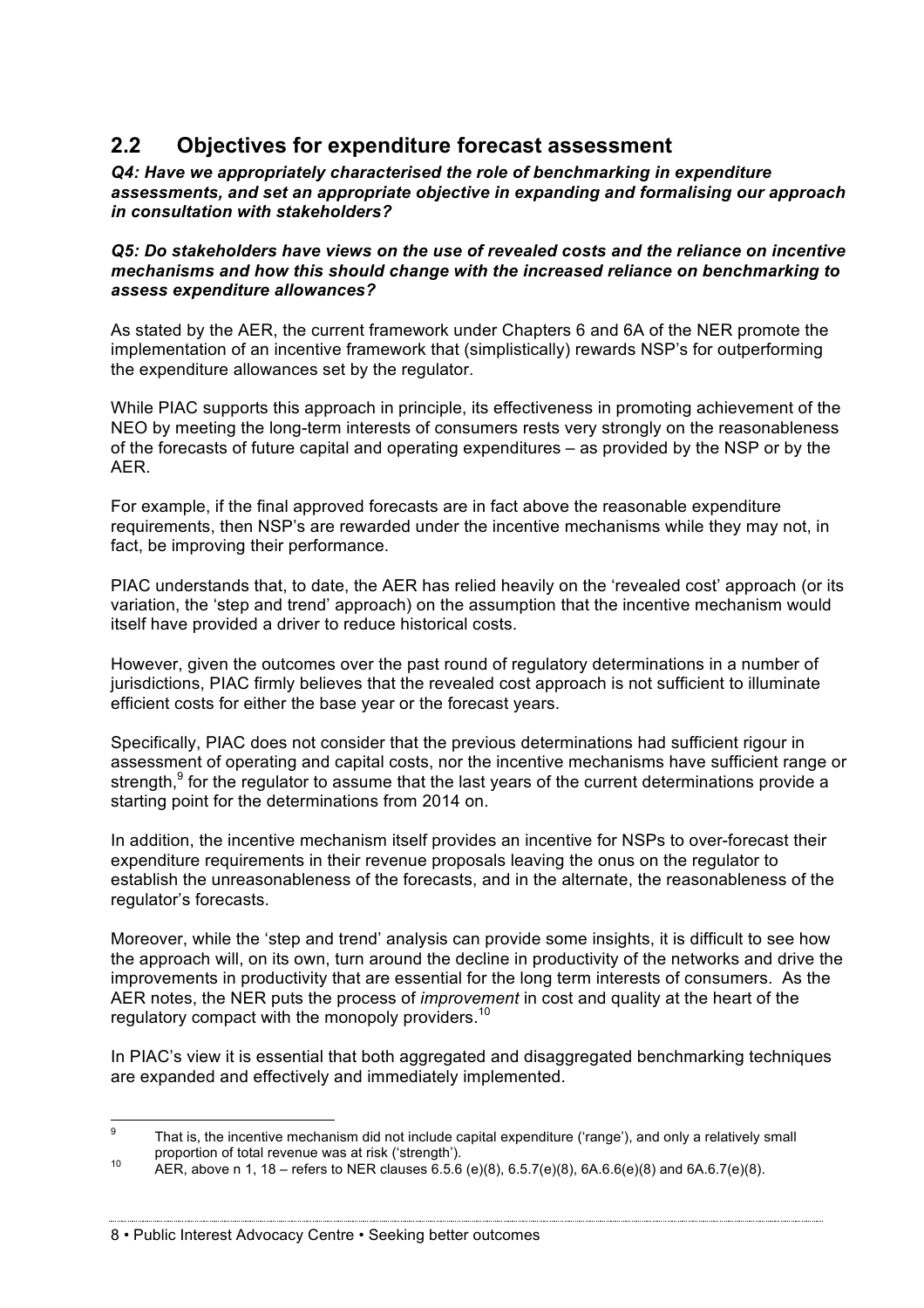To this extent, PIAC supports the AER's proposals on benchmark development. PIAC also urges the AER to progress these developments as soon as possible so that future determinations can build on an efficient base line and a set a clear pathway to achieving further improvements in the cost and quality of the NSP's services over time.

## **2.3 Use of principles for selection of assessment techniques**

*Q6: Are there any other principles that you think that should be added to this list? Should we include principles that guide the selection of the assessment techniques to be applied in the framework and approach stage, from the list of appropriate techniques (that will be) outlined in the Guideline? If so, do you think that the principles outlined here provide appropriate guidance on technique selection?*

Given the multiplicity of techniques that can be applied by the regulator to benchmark network performance, PIAC supports the use of explicit principles to inform the process of selecting the most appropriate of these techniques.

However, PIAC has previously emphasised the need to also *explicitly* frame the principles in the context of the NEO, and specifically, the obligation to regulate network revenue in the long-term interests of consumers with respect to cost, quality reliability etc.  $11$ 

PIAC would seek to ensure that this is also captured in the current Expenditure Guideline principles.

In particular, PIAC notes that the AER itself has referred in the Issues Paper to the need to take a long-term perspective on the expenditure proposals, saying:

The concept of efficiency contained in the NEO and the revenue and pricing principles reflects a longer-term perspective, addressing the interests of consumers and the implications of investment requirements over the long term. **In this context we will be assessing expenditure proposals from a whole of life perspective**, with the NSPs expected to provide evidence that they have considered investment and operational decisions over this timeframe.<sup>12</sup> (PIAC emphasis)

PIAC strongly supports the AER's views expressed above with respect to analysis of expenditure proposals. However, this also means that the benchmarking tools need to be compatible with a longer term perspective and are not just undertaking analysis of short term efficiency opportunities.<sup>13</sup>

For example, the benchmarking techniques with a longer term assessment focus are better able to assess the efficiency of expenditure allocation between opex (usually short term benefit) and capex (longer term benefit).

Given its importance, PIAC therefore recommends that the requirement to provide a *longer term perspectiv*e on efficiency is *also captured* in the principles espoused by AER for evaluating relevant benchmarking techniques.

PIAC, above n 2, 8.<br>
12 AER, above n 1, 18-19.<br>
13 PIAC notes that this issue is also considered in some detail in AER, above n 1, 58-59.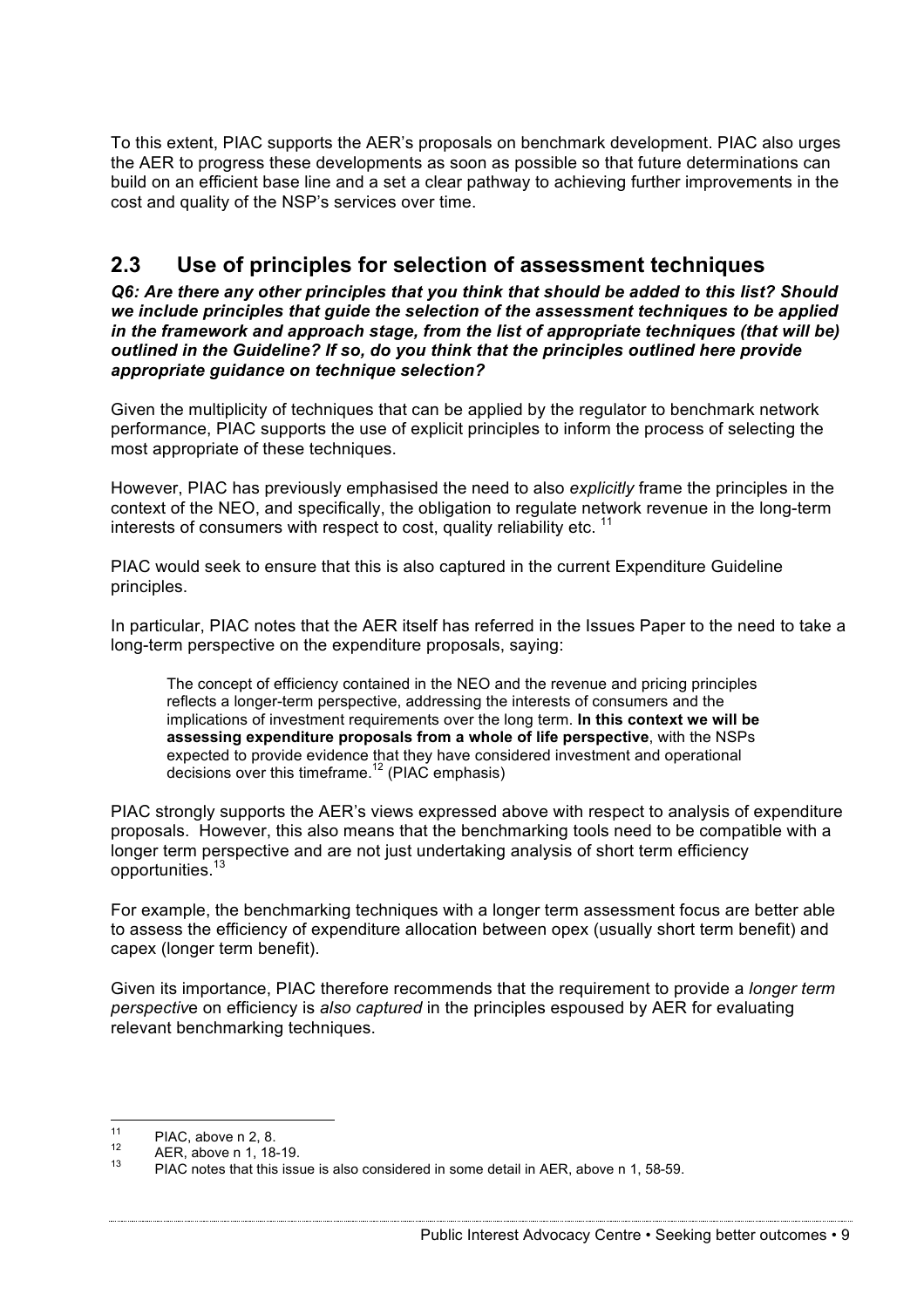In addition to the need to capture the overall objectives (as expressed in the NEO and the NEL) and the requirement to provide a longer term perspective (above), PIAC would make the following comments on the 5 principles listed in the Issues Paper:

- PIAC agrees with Principle 1 that the assessment technique must be relevant to the task and also agrees with the distinction made by the AER between the two tasks of assessing efficiency and assessing forecasting from a practical perspective, although the two are linked.
- PIAC supports Principles 2, 3 and 5 whose collective effect is to focus on objective comparison using actual or 'realised' data, and to limit the level of detail and complexity of the analysis; and
- PIAC agrees in general with Principle 4, which states that for certain variables (e.g. regulatory compliance requirements) there should be a focus on the *change* to these variables, rather than 'rebuilding' those circumstances.

Providing sensible limits on the detail of the analysis as per Principles 3 and 5, provides some comfort to PIAC that the AER will not find itself trapped into debates on relatively unimportant parameters, and can therefore focus its attention on the overall performance of the business across both capex and opex.

#### *Recommendation 6*

*PIAC recommends that the AER include in its principles for evaluating benchmark techniques that the technique(s) is consistent with providing a longer-term perspective on efficiency.*

## **2.4 Expenditure assessment techniques**

#### *Q7: Are there any assessment techniques that should be considered as forming part of the guidelines? What are the relative benefits and shortcomings of each of the approaches and how could the latter be addressed?*

In considering the assessment techniques set out by the AER in Section 4.7 of the Issues Paper. PIAC notes that they vary in both the level of disaggregation of the business and the extent of both data collection and modelling required to support the benchmarking analysis.

At this stage, PIAC considers it valuable to retain the option for using all of the techniques set out in the Issues Paper, albeit with a concurrent review of their strengths and weaknesses (which will, in turn, inform the selection of the appropriate technique at a given time, and/or for a given determination).

As a general principle to follow in the implementation of the various techniques, PIAC also seeks consideration of the following:

- where detailed analysis is chosen (such as engineering analysis), the AER should establish priorities in terms of the relative cost of the service element on the one hand and its impact on the quality of the service and its relevance to consumers' long term interests on the other hand;
- the opportunities for using robust data sampling techniques to assess the cost and quality of a particular network's historical services delivery;
- the AER apply considerably more rigour to the examination of expenditure forecasts that are significantly above previous expenditures. There may be legitimate reasons for such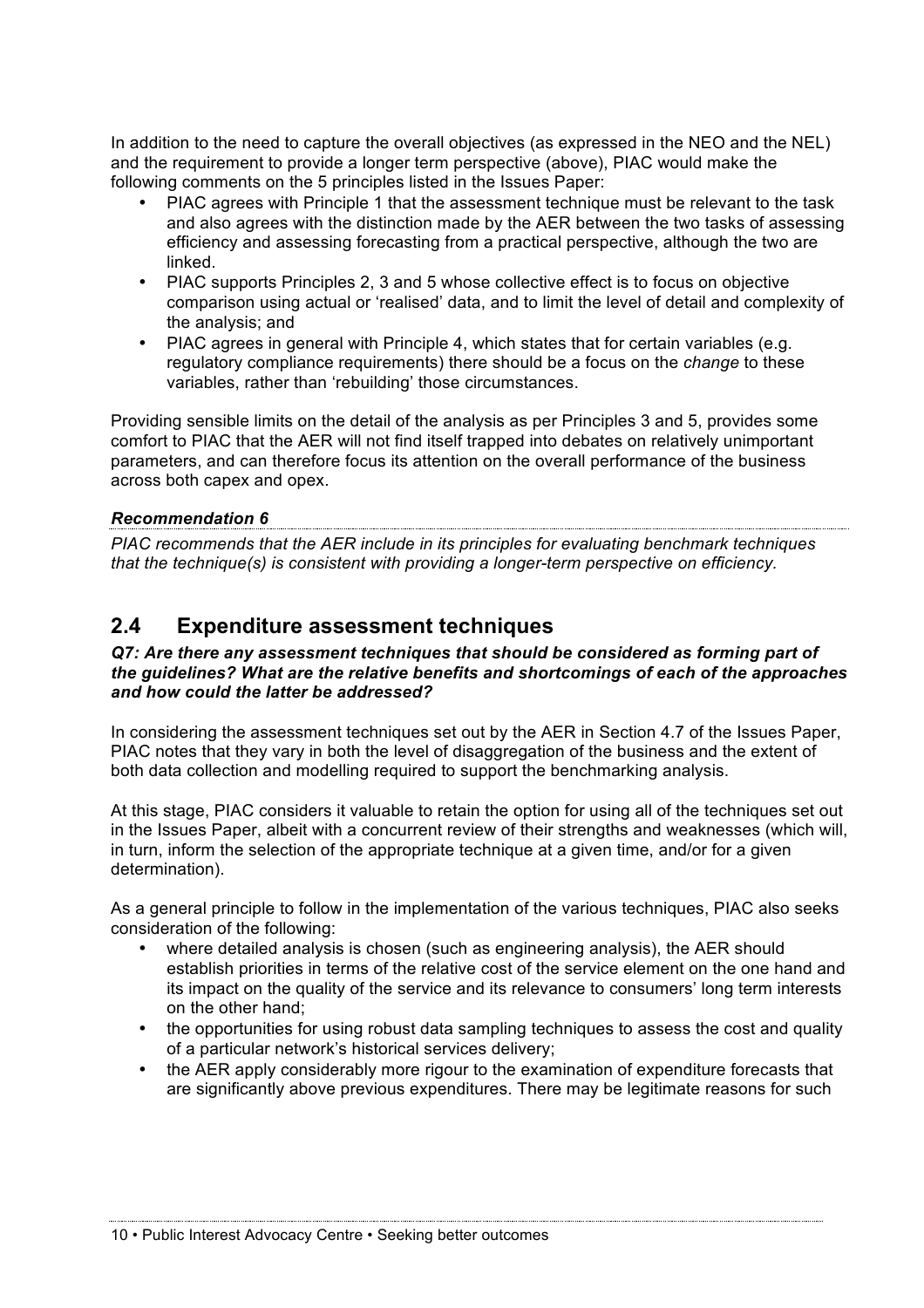changes, but these need to be justified by appropriate analysis and investigation of whether alternatives have been considered<sup>14</sup>; and

• the techniques selected should also reflect the previous performance of the NSP in providing reliable forecasts of expenditure requirements. For example, if an NSP has previously had a record of over-forecasting requirements then the default presumption should be that they will be subject to more intrusive techniques in the next determination.

PIAC considers that this approach will provide an additional incentive mechanism for NSPs to provide accurate forecasts of expenditure requirements, the 'reward' being that the AER can utilise less intrusive (and costly) techniques in future determinations. Ofgem, for instance, has adopted such an approach to encourage improved planning and service delivery by NSPs:

Our initial assessment (of the DNOs' plans) will inform our view on how much regulatory scrutiny each plan requires and whether any company has submitted a plan of sufficient quality for us to be able to conclude its price control settlement early (ie to be 'fasttracked'). 15

## **2.5 Proposals for Further Work**

*Q8: Do stakeholders agree with our general approach of attempting to derive quantitative relationships between expenditures and drivers? Are there better, more cost effective alternatives to assessing disaggregated expenditures?*

*Q9: Do stakeholders have any in-principle comments about the level of expenditure disaggregation given our expectation that lower levels of aggregation e.g. by asset type, are likely to be conducive to more robust benchmarking and other quantitative analysis?*

PIAC strongly supports the AER's proposed approach of deriving quantitative relationships between expenditure categories and drivers.

For instance, the last round of determinations has been characterised by NSPs proposing very significant additional costs in response to growth in peak demand, network replacement (due to 'aging' network assets) and higher regulated reliability standards.

While it is acknowledged that these factors may be important drivers of 'above trend' expenditures, there is a need for a much clearer understanding of what the relationship is – for a 1% growth in peak demand, what is the expected growth in augmentation expenditure; and for a 10% growth in average age of an asset age, what is the expected replacement expenditure? Is this a straight-line relationship or a different functional form?<sup>16</sup>

Similarly, there are many discussions about the relationships between scale (whether geographical, consumer numbers, volumes etc.) and efficient costs. However, these relationships have not been quantified and it is important that they are investigated.

PIAC notes here that this also raises the questions of ownership structures and how this may influence scale effects.

<sup>&</sup>lt;sup>14</sup> PIAC notes here the AER's review of Aurora Energy's proposal for 2012-2017, where significant cost savings were made following detailed review of particular new expenditure items.<br><sup>15</sup> Ofgem, *Strategy decision for the RIIO-ED1 electricity distribution price control, 4 March 2013, 6, A detailed* 

description of the 'proportionate treatment' regulatory approach is set out in section 6 of the Ofgem report.<br>AER, above n 1, 74.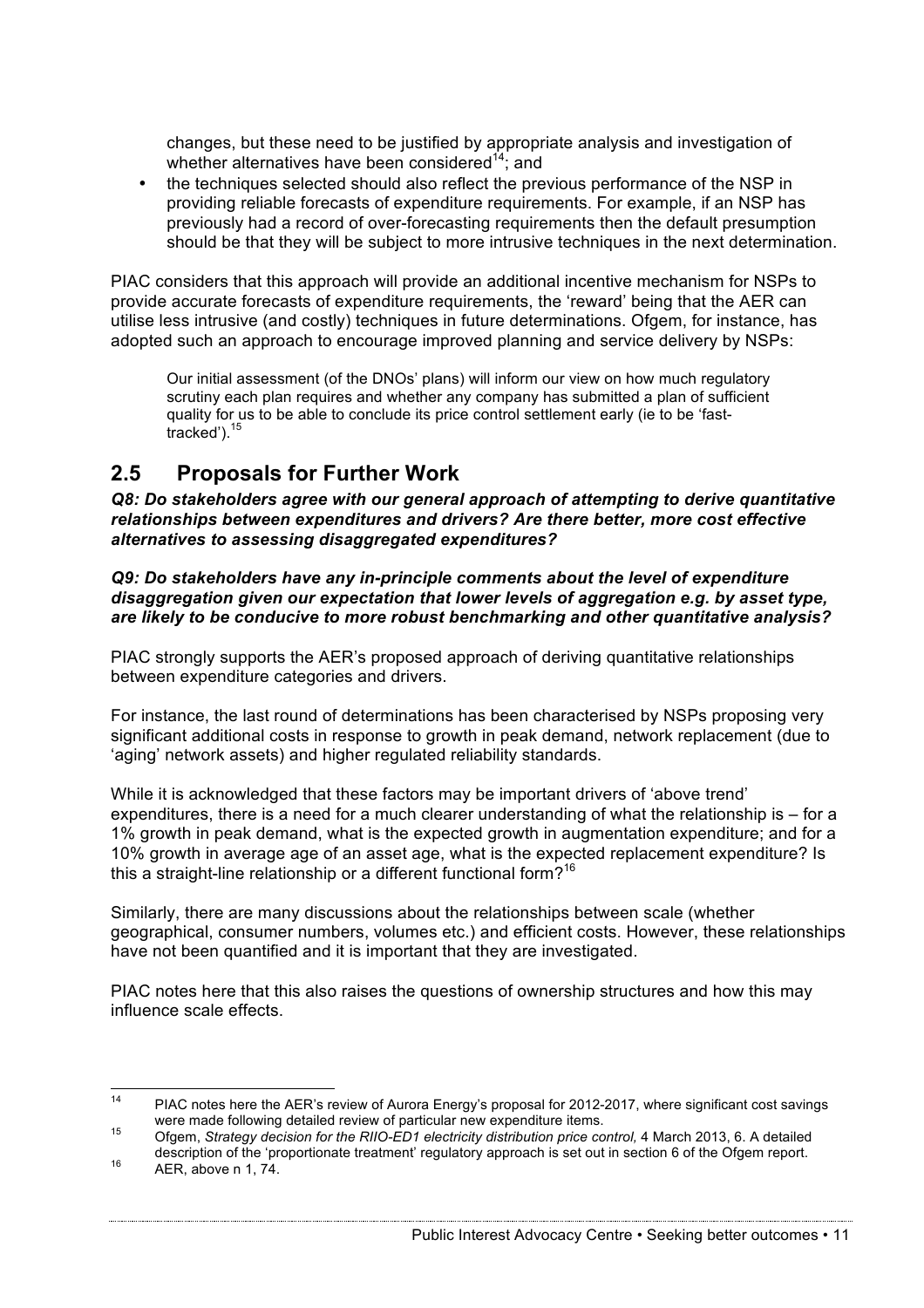For example, a number of the Victorian electricity NSPs are quite small, but when aggregated at the entity level, they are substantially larger. Which size is the relevant variable for (say) CitiPower – is it the number of customers in CitiPower or is it CitiPower plus PowerCor – when it comes to assessing parameters such as efficient connection costs?

Statistical analysis, sampling and detailed engineering investigation may provide some insights into these relationships, as might Ofgem's regression analysis approach to capex, opex and totex (total operating expenditure) at a higher level.<sup>17</sup>

While acknowledging that Ofgem's approach places greater demands on information provision, it is worth undertaking some preliminary investigation of the opportunities to test these models – or some simplified version of these - in the Australian context.<sup>18</sup>

With respect to Question 9 in particular, PIAC would be concerned if the inference in the question is that the more disaggregated the expenditure category, the greater the robustness of the benchmarking. This may be the case in some instances, but there will be others where a greater level of aggregation will result in more robust benchmarking by averaging out errors (as identified by the AER on page 30 of the Issues Paper).

At a minimum, PIAC suggests that it is the combination of both disaggregated analysis of some key expenditure components and aggregated analysis that is the key to a robust process.

#### *Q10: Do stakeholders agree that economic benchmarking will be an important adjunct to more detailed expenditure assessments?*

PIAC considers that the progressive introduction of economic benchmarking is essential to the process of economic regulation.

Economic benchmarking both complements and informs the more detailed expenditure assessments. As the AER has noted in the Issues Paper (at page 29), the capex, opex and totex analysis can be used to 'supplement' the category based assessments and to 'capture whole business efficiency'.

Moreover, it is to the benefit of all parties that aggregate assessments become progressively more significant as part of the overall determination by the regulator.

Driving improvements in the 'whole business efficiency' is the end-goal of economic regulation, leaving each business to achieve this in the way that best suits their circumstances within the regulatory service level standards. This provides more flexibility for the network business as the network can choose to have (for example) above average expenditure in one area, offset by less expenditure in others to achieve the most efficient mix for that business.<sup>19</sup>

 <sup>17</sup> A description of these techniques is provided in a number of Ofgem papers, for instance, Ofgem, *Strategy* 

consultation for the RIIO-ED1 electricity distribution price control: Tools for cost assessment, 2012, 13-21.<br>Given the more restricted data available, such investigation would need to be exploratory and not form part of a

determination directly until at least there is more confidence in the data.<br><sup>19</sup> This is analogous to the AEMC's assessment that it is the 'level' rather than the specific contents of the approved expenditure allowances that underpin the incentive properties of the regulatory regime in the NEM. AEMC, *Rule determination: Rule change; Economic Regulation of network service providers and price and revenue regulation of gas services*, 2012, 93. Cited in AER, above n 1, 15.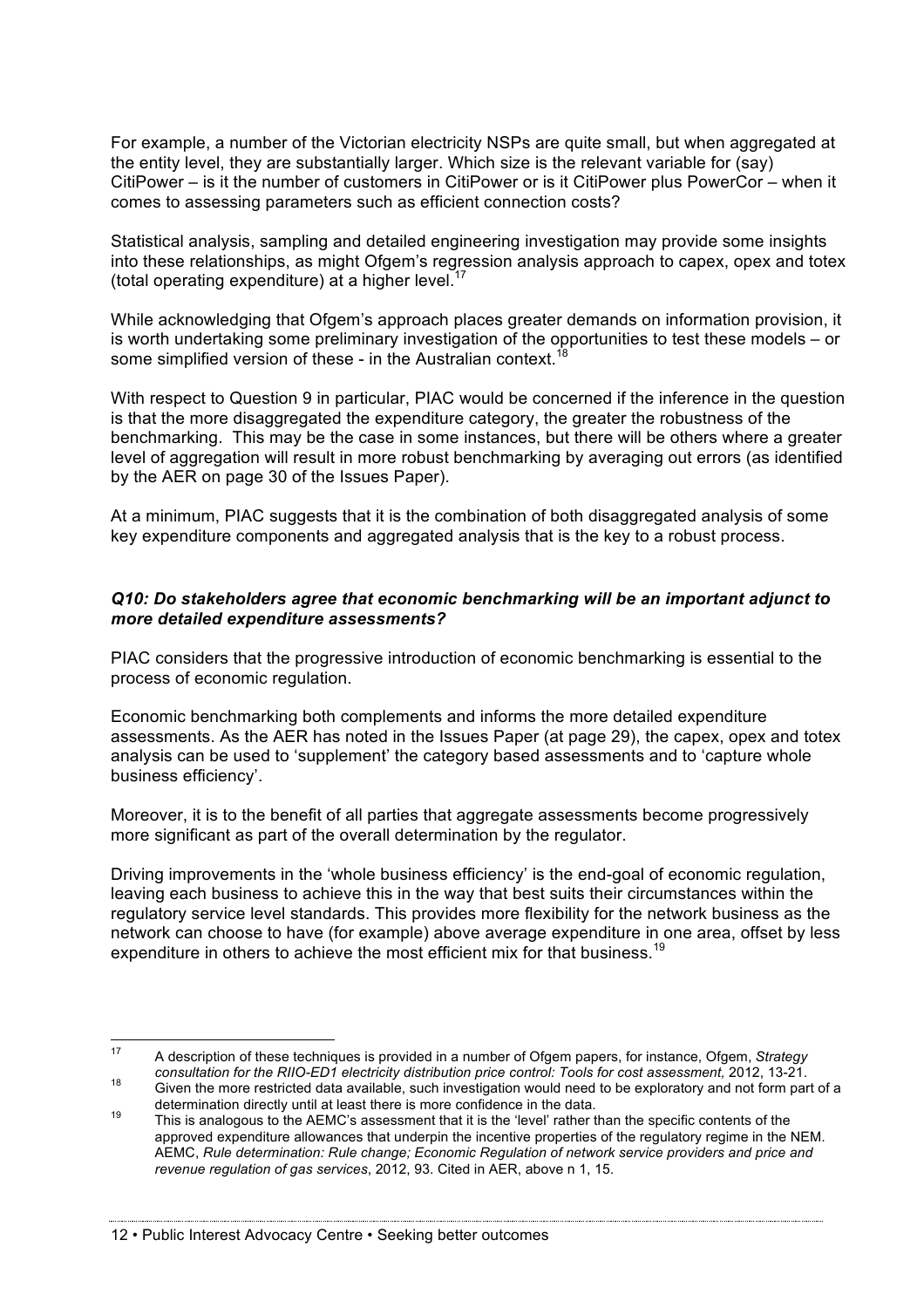## **2.6 Expenditure Assessment Process**

#### *Q11: Do stakeholders agree that that the first-pass process described above is a useful and appropriate application of expenditure assessment techniques?*

PIAC considers that the first-pass process proposed by the AER is a useful adjunct to the regulatory determination cycle. Its benefits include:

- allowing the AER to focus on particular areas that are problematic in the NSP's submission.
- providing an incentive to the NSP to forecast their requirements more accurately as they will benefit from a less intrusive process; and
- other stakeholders, including governments and consumers, will get early access to objective and transparent comparative performance data that, in turn, will provide an opportunity to proactively query their NSP on the past performance and proposals before the draft determination stage.

PIAC would particularly stress the importance of the last benefit listed above, which was not specifically identified in the Issues Paper.

It has been a constant theme in recent reviews of network regulation that the regulatory processes to date have not adequately engaged consumers. On the other hand, the cost and technical skills that are required to be effectively engaged in the current processes are a daunting challenge for consumers.

The first-pass assessment—properly communicated to consumers—will enable a direct and early engagement by consumers on parameters that are more readily accessible, such as comparative costs for particular activities.

As noted above, consumers themselves can immediately and, importantly, before the draft determination stage, query the NSP as to why its performance (at either disaggregated or aggregated levels) lags behind the benchmarks.

## **2.7 Expenditure Incentive Schemes and their Application**

*Q12: Do stakeholders have any views on the relationship between the assessment tools that we have identified, and our existing incentive schemes? Given the interrelationship between the two, and that our incentive schemes are to be revised over 2013, what processes should we follow to ensure there are appropriate incentives on NSPs to make efficiency gains, while at the same time implementing appropriate expenditure assessment techniques?*

To the extent that various investigations have identified declines in both total and partial factor productivity levels in the NSPs over the last 3-5 years,<sup>20</sup> PIAC is sceptical that the current efficiency benefit sharing schemes (EBSS) arrangements have achieved their stated objectives across all the jurisdictions in the NEM.

While a number of factors may have contributed to this productivity decline, nevertheless it is of major concern to both small and large consumers and must be aggressively addressed by regulators in the long-term interests of consumers.

Public Interest Advocacy Centre • Seeking better outcomes • 13

 <sup>20</sup> See for example, Productivity Commission, *Electricity networks regulatory framework – Draft report,* 2012, 219.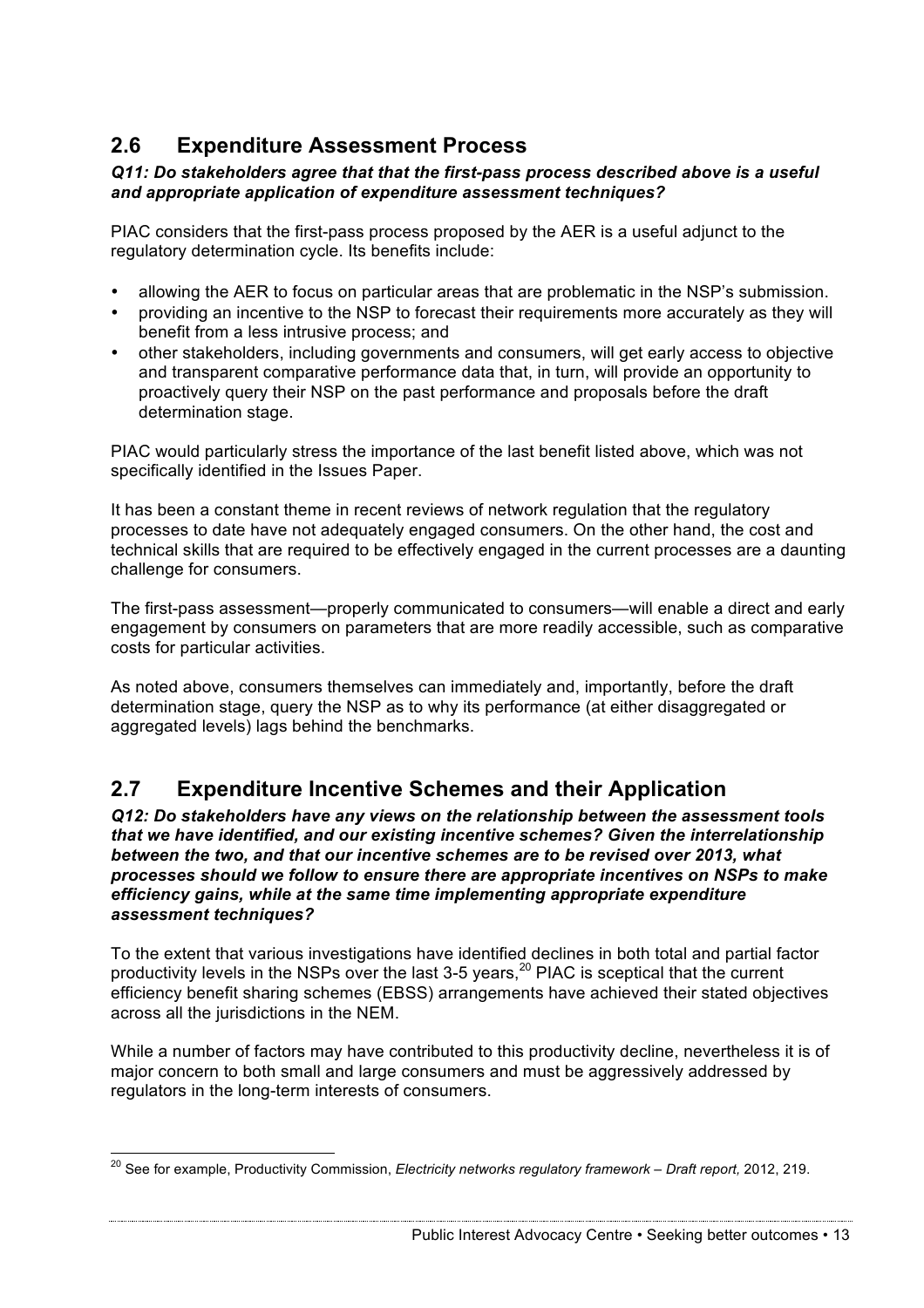It is hoped therefore that the proposed 2013 review of the existing opex incentive mechanism, and the development of a new capex incentive scheme, will enable the regulator to address this issue of productivity decline more effectively in the next round of determinations.

It is also important to consider, as part of this review, the 'strength' of any incentive scheme. That is, how much of the network's revenue is at risk from below par performance and, in the alternate, what additional profits can be (justifiably) made by improved performance against the forecast?

PIAC would expect that over time, the strength of any incentive scheme would increase.

If this is not the case, and/or the incentive arrangements continue to be vulnerable to 'gaming', then perhaps the regulator can consider a more direct approach by setting an overall efficiency improvement target (e.g. 10% reduction in costs to connect customers over a 5 year determination period) based primarily on the outcomes of the economic benchmarking analysis. It would be then up to the network to determine how they achieve this within the regulatory performance requirements (that is, service quality would have to be closely monitored in parallel)

Beyond PIAC's concern with the apparent flaws and gaps in the current incentive arrangements, PIAC does understand that incentive schemes can lead to perverse outcomes and that there are complex relationships between forecasting, benchmarking and incentive schemes.

However, PIAC would also note that there appears to be a further relationship between these factors and the cost of capital differential (i.e. the differences between the 'allowed' and 'actual' capital expenditure). Where the allowed cost of capital exceeds the 'actual' there may be an incentive to spend more than the allowed amount even with an efficiency scheme in place, depending on the relative 'rewards' from the incentive scheme and the rate of return amounts.

Whether the recent changes to the Rules which allow the regulator to investigate historical capital expenditure efficiency (when this exceeds the regulated capex allowance)<sup>21</sup> will sufficiently address this issue, or whether the cost of capital approach must be also considered alongside the incentive schemes, is worthy of further investigation.

#### *Recommendation 7*

*PIAC recommends that when developing the capex and opex incentive scheme, the AER adopts a long term perspective with progressively more revenue at risk under the incentive scheme arrangements.*

#### **2.8 Implementation Issues**

*Q13: Do stakeholders have any comments on how best to manage the interrelationships between the guidelines, F&A processes, determinations and annual benchmarking reports?*

*Q14: How would it be best to maintain a degree of consistency in assessment techniques and associated data reporting while at the same time allowing improvements in techniques?*

 $^{21}$  NER sch. 6.2.2(a)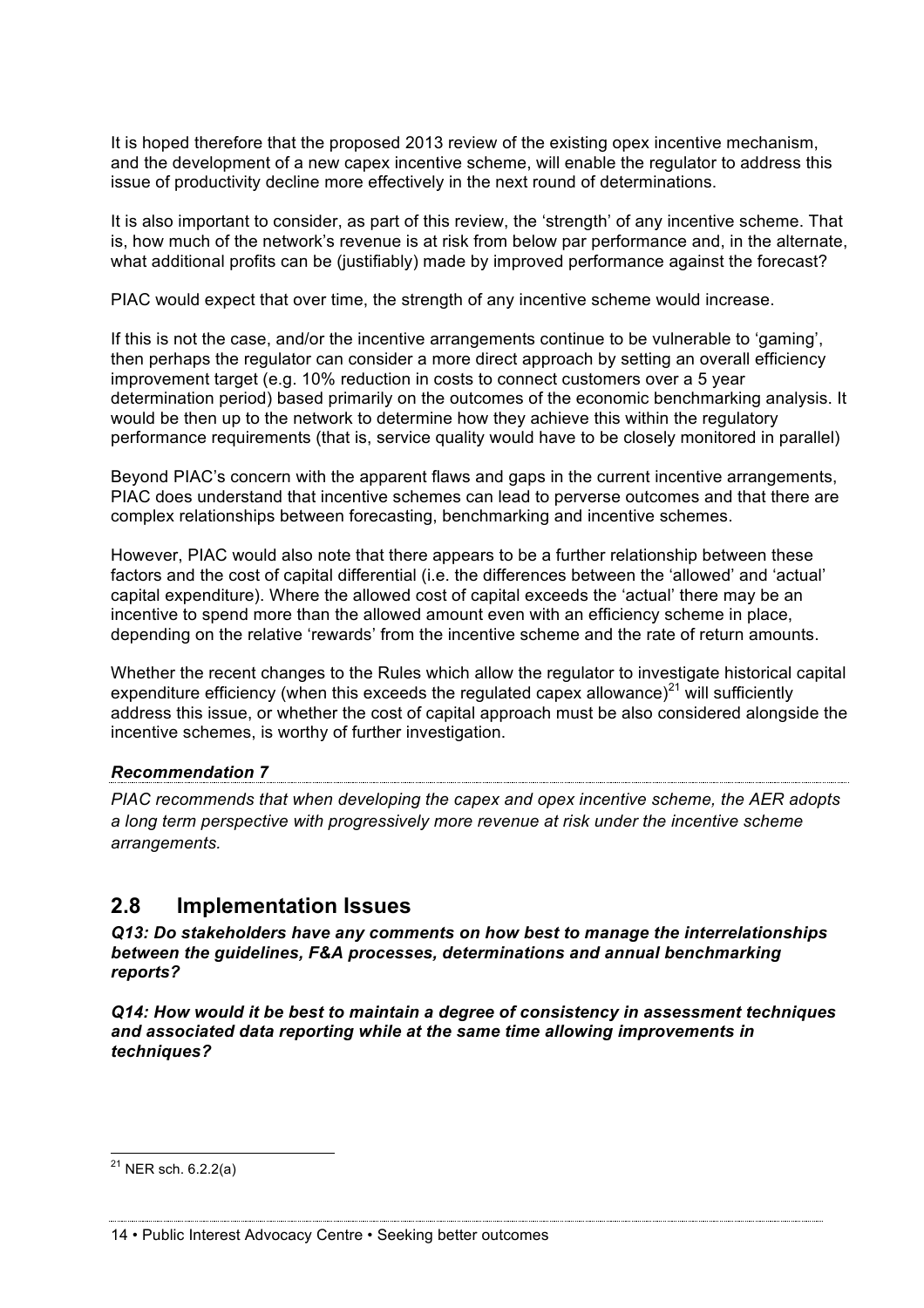#### *Q15: Are there any ways the expenditure assessment process, including in preparing NSP forecasts, could be improved by linking the Guidelines, the F&A process and the NSP's obligation to notify us of its forecasting methods?*

These questions (and the following questions 16 - 19) highlight the complications facing the AER in the implementation of benchmarking particularly in the context of both the history of jurisdictional based regulation and performance reporting and the staggered timing of regulatory determinations.

PIAC acknowledges these issues, some of which are clearly transitional and some more substantive.

However, PIAC would be most concerned if these difficulties led to undue delays in the implementation of an effective suite of benchmarking tools, albeit PIAC recognises that their use would need to be qualified somewhat in the next determination round.

The questions raised by the AER (above) also highlight that all parties must accept that the process is an evolutionary one not a revolutionary one and, therefore, also accept the need for both an ongoing, protracted dialogue amongst stakeholders and for progressive changes to both data requirements and models.

What is essential to this developmental process is that it is a controlled change process and that the directions of change and modelling enhancements are clearly signalled well in advance of their actual implementation.

PIAC considers that while this may constrain the rapid adoption of 'new approaches', the relative benefits of predictability and transparency outweigh this consideration. In any case, 'new approaches' should be subject to considerably more public and regulatory scrutiny than would be captured in the course of any one determination process.

Consumers should not be faced with a scenario where there is less opportunity for critical consultations on new methodologies than is available under the Better Regulation program. This will only undermine the validity of the current process.

Further, PIAC believes that any network claims regarding implementation costs or other factors hindering the implementation of new data reporting requirements (*particularly when these have been clearly signalled in advance of the regulatory determination*) should be subject to very robust scrutiny by the regulator.

NSPs have generally been granted significant cost allowances associated with non-system information technology (IT) expenditures in their most recent determinations. This should have provided the NSPs with the opportunity to develop comprehensive management and regulatory reporting systems that can also be more readily adapted to provide any new requirements for data.

For example, in the most recent Victorian distribution networks determination (2010-2015), the AER allowed a total of some \$463M for non-system IT expenditure, including: Citipower and PowerCor received approval for some \$150m new capital investment in non-network IT. Jemena and United Energy received a total of \$170M and SP Ausnet received some \$143M.<sup>22</sup>

 <sup>22</sup> AER, *Victorian electricity distribution network service providers, Distribution Determination 2011-2015, Final Decision – appendices,* October 2010 Appendix P.6, 710 -738. Table P.94. This does not account for any changes that have been made following appeals by the NSPs to the Tribunal.